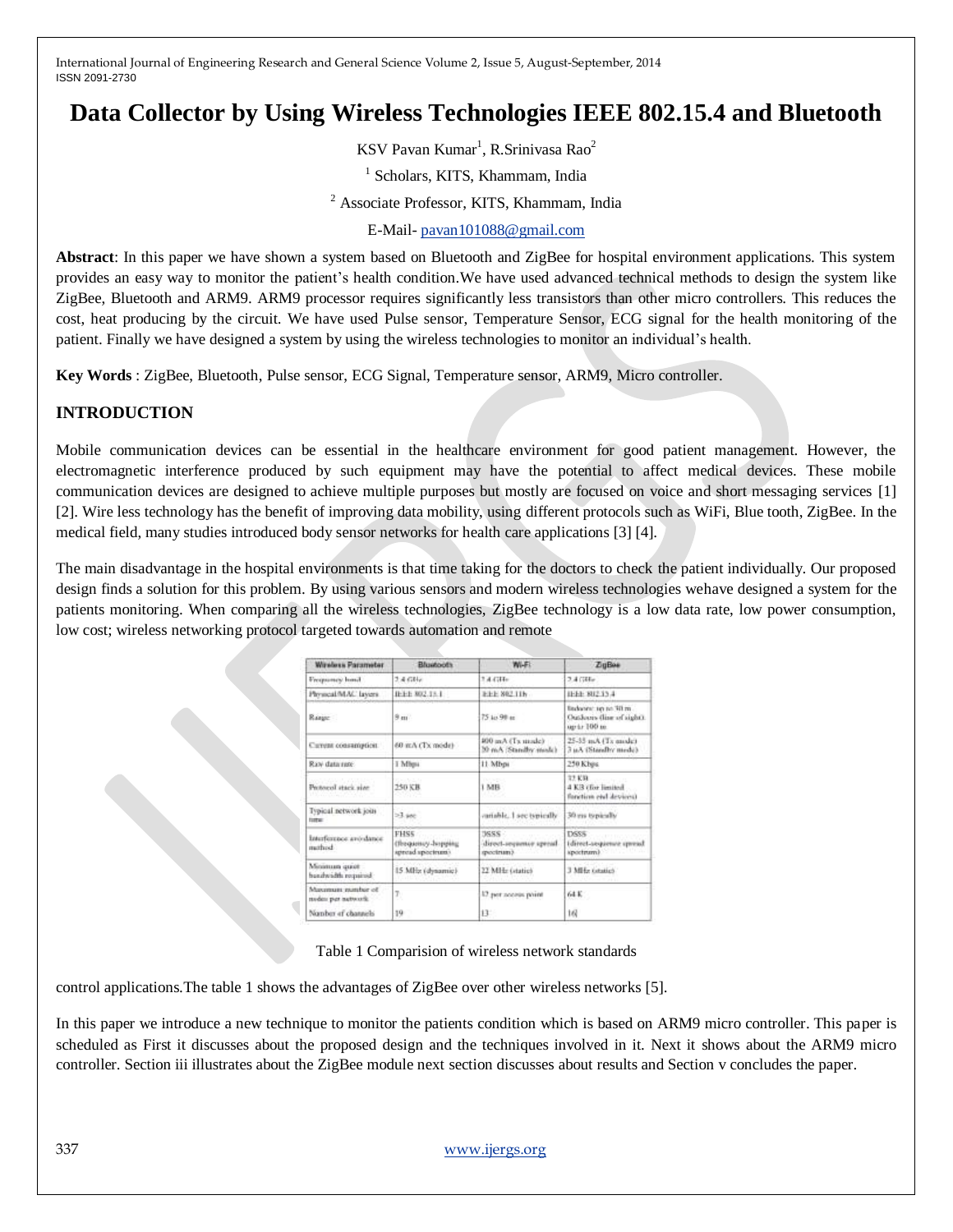## **PROPOSED DESIGN**

The proposed data collector system contains three sections. The first section contains all the body sensor networks and the values are given to the micro controller. The microcontroller sends the data by using the blue tooth module to the second section that is display section. The display section displays the values and sends the data to the central server to store the data by using ZigBee wireless modules. In the third section central server receive the data and stores the values.

## **A. Data collection section**

This section contains all the sensors at which we have to collect the data. The Figure 2 shows the data collector section. In our proposed design we are collecting the data of body temperature, pulse calculation and ECG signal values. These three values from the sensors are given to the micro controller. Micro controller reads the values of the sensors and it will send the data to the display section.

Body sensor networks improve the patient monitoring system with the help of modern technology. This can be done by various wearable sensors equipped with wireless capabilities [3] [4]. Figure 1 shows the various body sensor networks used. Figure 1 (a) shows the temperature sensor, figure 1(b) shows the pulse sensor figure (c) shows the ECG signal transmitted to the micro controller. Figure 2 shows the block diagram for the section 1 which collects the whole data from the sensors.





(b)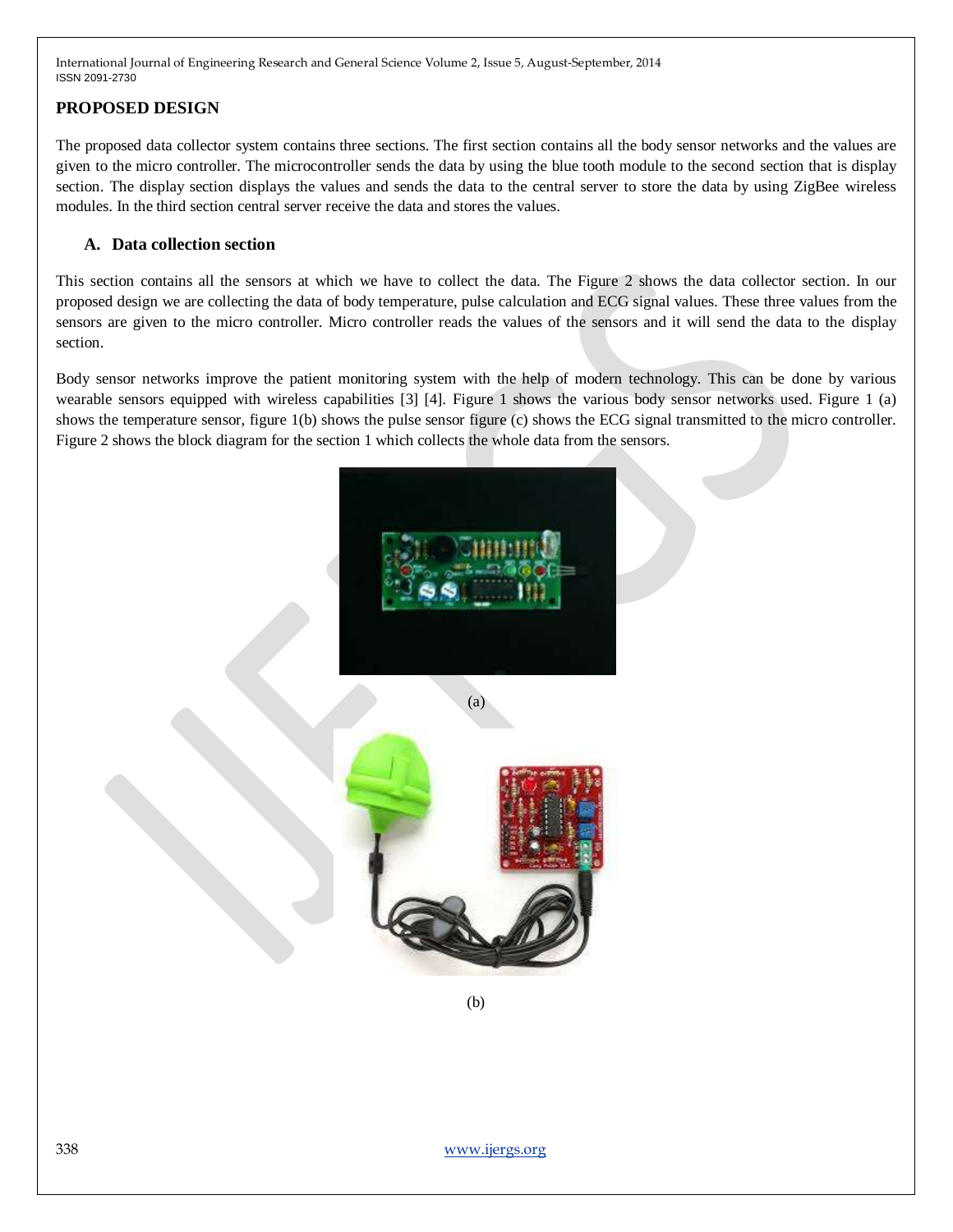

(c)





Figure 2 Block diagram for section 1

# **B. Display section**

Display section receives the values of the various values from the section 1 which is transmitted by using blue tooth module. Figure 3 represents the block diagram for the display section. It contains blue tooth module to receive the signals and ZigBee modules for transmitting the values.



Figure 3 Block diagram for the display section

## **C. Central server section**

Central server section receives the values and stores the values of the particular patient. Figure 4 shows the block diagram for the central server system.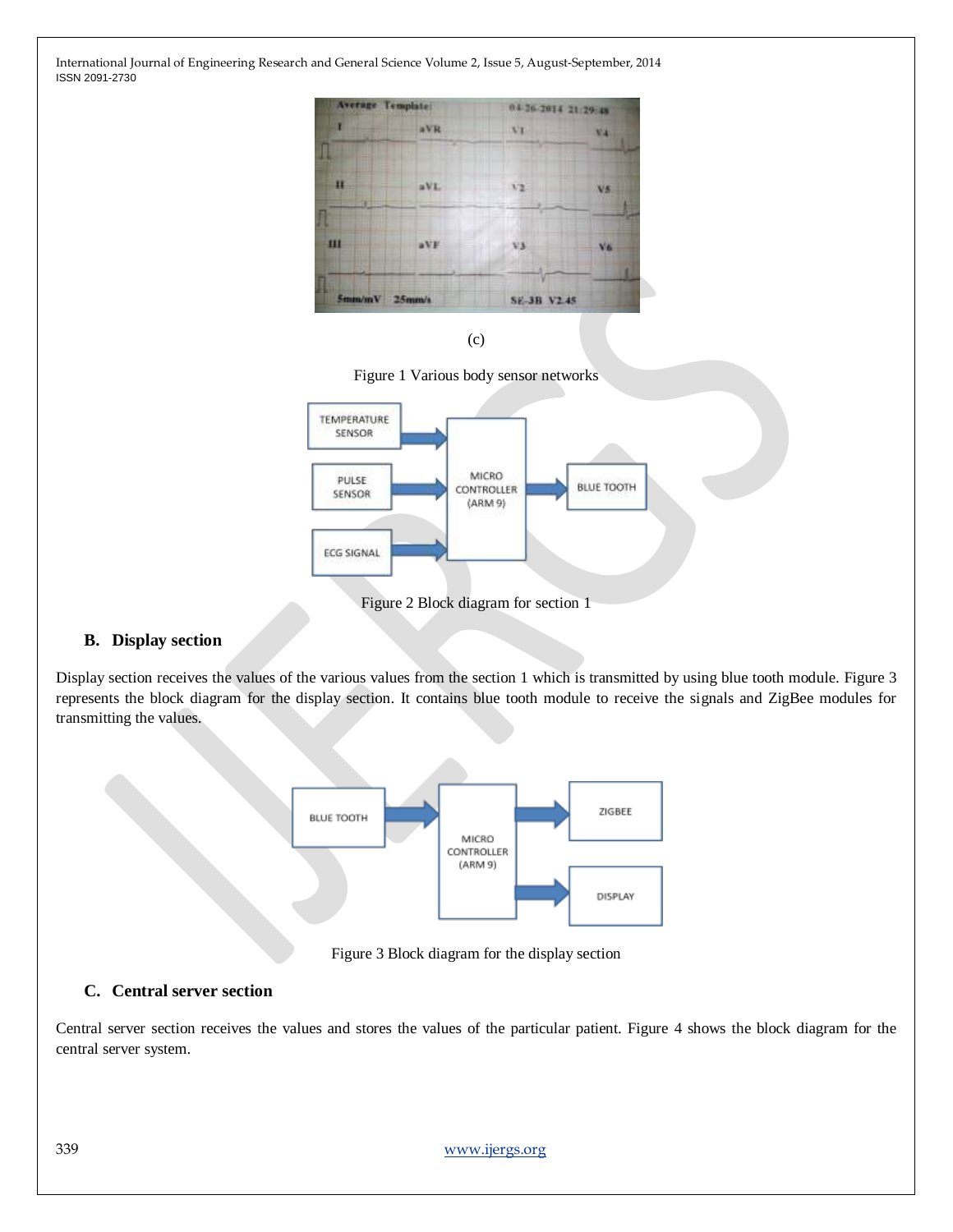

Figure 4 Block diagram for the Central server section.

# **ARM9 MICRO CONTROLLER**

ARM9 micro controller due to its high performance, low power consumption gained their interest in processor field. ARM is one of the most licensed and thus widespread processor cores in the world. Used especially in portable devices due to low power consumption and reasonable Performance [6]. The figure 5 shows the Hardware architecture of ARM9 micro controller.



Figure 5 ARM9 hard ware structure

## **ZIGBEE and IEEE802.15.4**

ZigBee technology is a low data rate, low power consumption, low cost, wireless networking protocol targeted towards automation and remote control applications. IEEE 802.15.4 committee started working on a low data rate standard a short while later. Then the ZigBee Alliance and the IEEE decided to join forces and ZigBee is the commercial name for this technology. ZigBee is expected to provide low cost and low power connectivity for equipment that needs battery life as long as several months to several years but does not require data transfer rates as high as those enabled by Bluetooth. In addition, ZigBee can be implemented in mesh networks larger than is possible with Bluetooth. ZigBee compliant wireless devices are expected to transmit 10-100 meters, depending on the RF environment and the power output consumption required for a given application, and will operate in the RF worldwide (2.4GHz global, 915MHz Americas or 868 MHz Europe). The data rate is 250kbps at 2.4GHz, 40kbps at 915MHz and 20kbps at 868MHz. IEEE and ZigBee Alliance have been working closely to specify the entire protocol stack. IEEE 802.15.4 focuses on the specification of the lower two layers of the protocol(physical and data link layer).

On the other hand, ZigBee Alliance aims to provide the upper layers of the protocol stack(from network to the application layer) for interoperable data networking, security services and a range of wireless home and building control solutions, provide interoperability compliance testing, marketing of the standard, advanced engineering for the evolution of the standard. This will assure consumers to buy products from different manufacturers with confidence that the products will work together. IEEE 802.15.4 is now detailing the specification of PHY and MAC by offering building blocks for different types of networking known as "star, mesh, and cluster tree". Network routing schemes are designed to ensure power conservation, and low latency through guaranteed timeslots. A unique feature of ZigBee network layer is communication redundancy eliminating "single point of failure" in mesh networks. Key features of PHY include energy and link quality detection, clear channel assessment for improved coexistence with other wireless networks [7].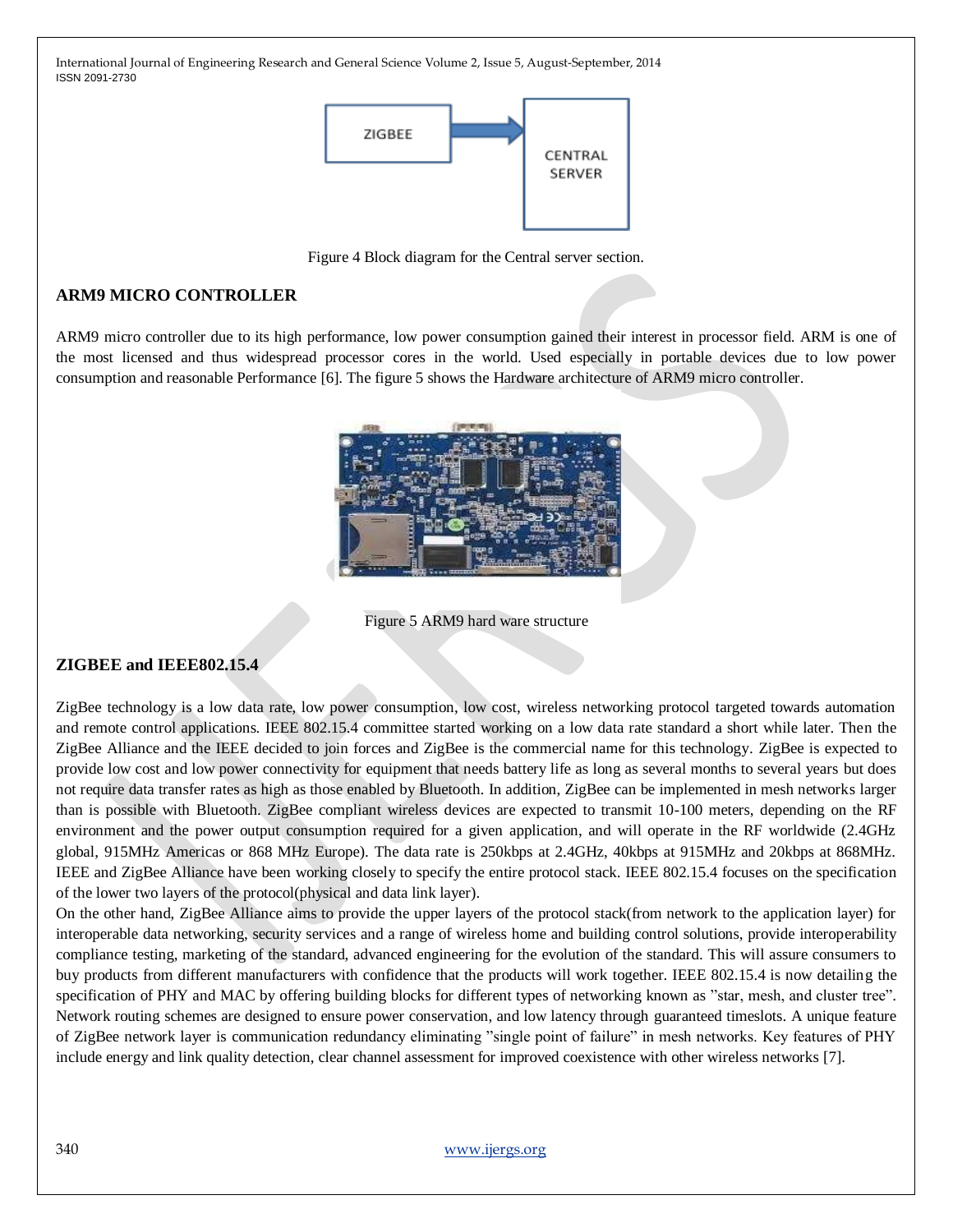

Figure 6 ZigBee module

#### **RESULTS**

The design is implemented in embedded c programming and executed the output with keil uvision. The below figure 7 shows the kiel c51 compiler. The designed system is very useful for the hospital environments. The system is also used advanced ARM9 micro controller, Blue tooth modules in the first section, ZigBee modules in the second section for the hardware implementation.

| <b>MAG</b><br><b>START</b>                              |                                                                                                                                                                                                                                                                              |                                    | <b>CALIFORNIA</b>                   |
|---------------------------------------------------------|------------------------------------------------------------------------------------------------------------------------------------------------------------------------------------------------------------------------------------------------------------------------------|------------------------------------|-------------------------------------|
| $\omega$ as<br>m                                        | Died Silva Tall Fastest Sct. 311 Street St.<br><b>SUSTAINATION</b><br>$\rightarrow$                                                                                                                                                                                          | 电阻<br>$1.49 - 1.28 + 0.08 + 0.078$ | 1818                                |
| - different i<br>要出格书<br>and the former                 | 288                                                                                                                                                                                                                                                                          | <b>VIOLITY PARK</b>                |                                     |
| la feart<br>ty by finest fistall.<br>$+3100$            | u<br>۰<br>'an'estama's<br>$\overline{a}$<br>WEBSTERNESS<br>$\overline{a}$<br><b>BESSERS</b><br>$\overline{a}$<br>MALLISHED,<br>120011<br><b>Kimming</b><br>only Director<br>Detail:<br><b>Jerber (1999)</b><br>$\sim$<br>(496) 8-14-64-1-1<br>۰<br><b>Poviable</b><br>$\sim$ |                                    |                                     |
| <b>STORY OF</b><br>実証を用                                 | <b>Biominatory</b><br>×<br><b>Bivinicia</b><br>×<br>discales.<br>$\rightarrow$<br>٠<br>local caller (will be<br>a<br>٠<br><b>EXP</b> PRESER<br>٠<br>Box 1 pro canalism<br>۰<br>MATERIAL PROPERTY<br>я<br>×<br>٠<br>a<br><b>CONTRACTOR</b><br><b>B.</b> W.                    |                                    |                                     |
|                                                         |                                                                                                                                                                                                                                                                              |                                    |                                     |
|                                                         |                                                                                                                                                                                                                                                                              |                                    |                                     |
|                                                         |                                                                                                                                                                                                                                                                              |                                    |                                     |
| ATCOLOGY AND A SHOWCH I PRODUCT<br><b>Borden annual</b> |                                                                                                                                                                                                                                                                              | 'n<br><b>Science</b>               | ш<br><b>LAYA</b><br>Vo.<br>THE WALL |
| a.                                                      | <b>STATE OF STATE</b>                                                                                                                                                                                                                                                        | w                                  | 農<br><b>ALL # 40</b>                |

Figure 7 Kiel c51 compiler

# **CONCLUSION**

We have designed a system which is useful in the hospitals by using Bluetooth and zigbee modules. In this proposed system we have used pulse sensor, temperature sensor and ECG signals. This system is an advancement over the ordinary wireless networks. The system also stores the data at time for the further usage. This system can also be implement with WIFI in the future.

#### **REFERENCES:**

- 1. "Guidance on the use of Mobile Communication Devices in healthcare premises" National services Scotland, 2008.
- 2. Won-Jae Yi, Weidi Jia, and Jafar Saniie, "Mobile Sensor Data collector using Android smartphone" IEEE 2012.
- 3. M-H Cheng; L-C Chen; Y-C Hung; C-N Chen; C.M. Yang; and T.L. YANG;, "A vtal wearing system with wireless capability," Pervasive Health 2008. Second international conference on pp. 268-271, 2008
- 4. H. Ghasemzadeh; V.Loseu; and R. Jafari; "structural action recognition in body sensor networks: Distributed classification based on string matching," Information Technology in Biomedicine, IEEE transactions on, vol.14 no.2 pp. 425-435, march 2010.
- 5. "Dynamic C, an introduction to ZIGBEE" Digi International inc.

341 [www.ijergs.org](http://www.ijergs.org/)